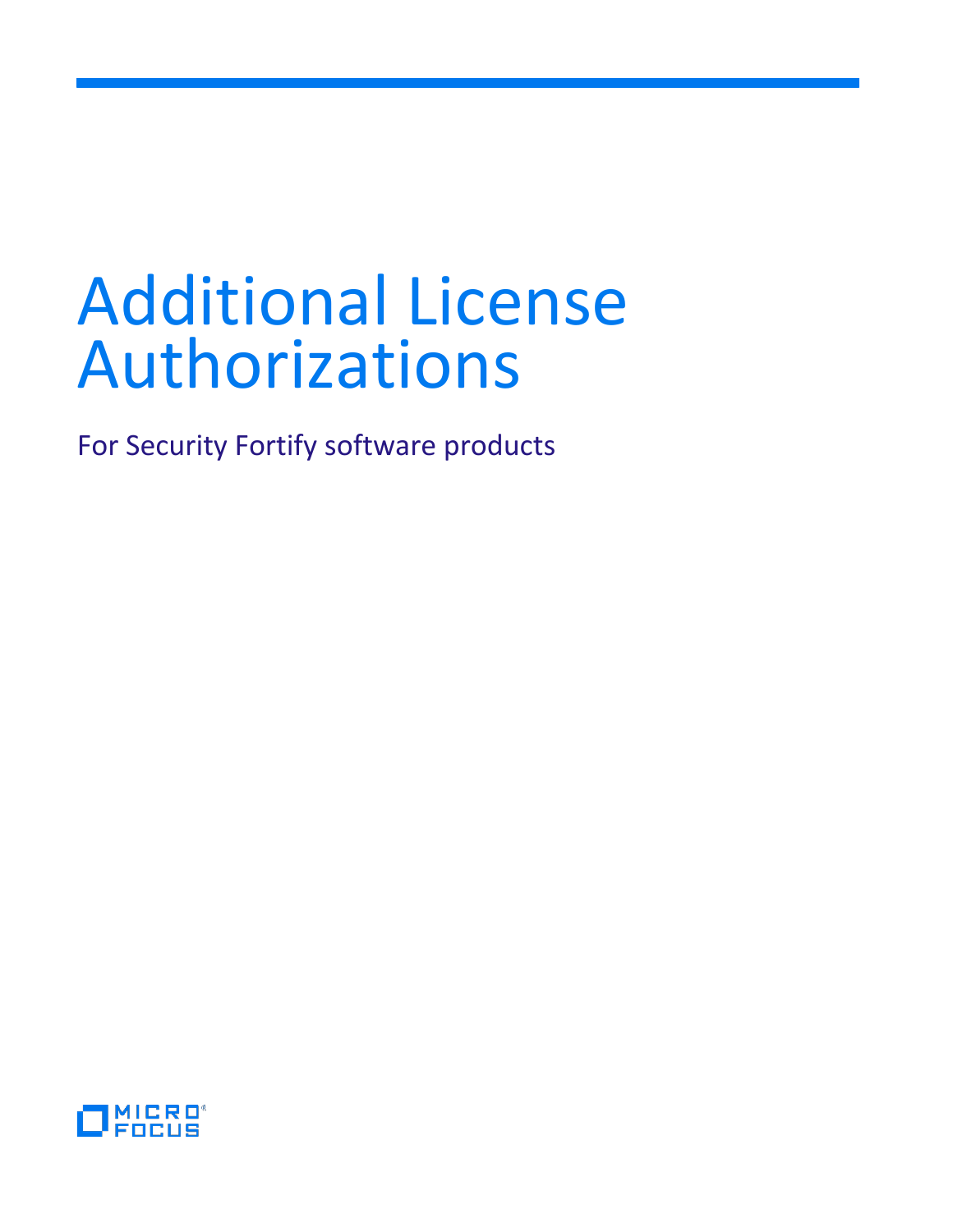# **Products and suites covered**

| <b>Products</b>                                                                                                                        | <b>E-LTU or E-Media</b><br>available * | Non-production use<br>category ** |
|----------------------------------------------------------------------------------------------------------------------------------------|----------------------------------------|-----------------------------------|
| HPE Security ArcSight Application View (previously called HP ArcSight Application View)                                                | Yes                                    | Class 1                           |
| <b>HPE DevInspect</b>                                                                                                                  | Yes                                    | Class 3                           |
| HPE Security Fortify for Managed Service Provider on Premise (previously called HP<br>Fortify for Managed Service Provider on Premise) | Yes                                    | Class 3                           |
| HPE Security Fortify Governance (previously called HP Fortify Governance)                                                              | Yes                                    | Class 3                           |
| HPE Security Fortify on Demand for MSPs (previously called HP Fortify on Demand for<br>MSP <sub>S</sub> )                              | Yes                                    | Class 3                           |
| HPE Security Fortify Real-Time Analyzer (previously called HP Fortify Real-Time<br>Analyzer).                                          | Yes                                    | Class 3                           |
| HPE Security Fortify Runtime (previously called HP Fortify Runtime)                                                                    | Yes                                    | Class 3                           |
| HPE Security Fortify Static Code Analyzer (previously called HP Fortify Static Code<br>Analyzer)                                       | Yes                                    | Class 3                           |
| <b>HPE Security Application Defender</b>                                                                                               | Yes                                    | Class 3                           |
| HPE Software Security Center (previously called HP Software Security Center)                                                           | Yes                                    | Class 3                           |
| HPE Security WebInspect (previously called HP WebInspect)                                                                              | Yes                                    | Class 3                           |
| HPE Security WebInspect Enterprise (previously called HP WebInspect Enterprise)                                                        | Yes                                    | Class 3                           |

| <b>Suites</b>                                                                                                                                                                           | <b>E-LTU or E-Media</b><br>available * | <b>Non-production use</b><br>category ** |
|-----------------------------------------------------------------------------------------------------------------------------------------------------------------------------------------|----------------------------------------|------------------------------------------|
| HPE Security Fortify Express Edition Suite (previously called HP Fortify Express Edition<br>Suite)                                                                                      | Yes                                    | Class 3                                  |
| HPE Security Fortify Premium Edition Suite (previously called HP Fortify Premium<br><b>Edition Suite)</b>                                                                               | Yes                                    | Class 3                                  |
| HPE Security Fortify Ultimate Edition Suite (previously called HP Fortify Ultimate Edition<br>Suite)                                                                                    | Yes                                    | Class 3                                  |
| HPE security Fortify Runtime Suite (previously called HP Fortify Runtime Suite)                                                                                                         | Yes                                    | Class 3                                  |
| HPE Security Software Security Center Build to Order Starter Edition (previously called<br>HP Software Security Center Build to Order Starter Edition)                                  | Yes                                    | Class 3                                  |
| HPE Security Software Security Center Build to Order Starter Edition w/o SSC Server<br>(previously called HP Software Security Center Build to Order Starter Edition w/o SSC<br>Server) | Yes                                    | Class 3                                  |
| HPE Security WebInspect Enterprise Build to Order Starter Edition Suite (previously<br>called HP WebInspect Enterprise Build to Order Starter Edition Suite)                            | Yes                                    | Class 3                                  |
| HPE Security WebInspect Enterprise Security Consultant Suite (previously called HP<br>WebInspect Enterprise Security Consultant Suite)                                                  | Yes                                    | Class 3                                  |

\* Any product sold as E-LTU or E-Media shall be delivered electronically regardless of any contrary designation in a purchase order. \*\* Non-production use rights, if any, can be found at **[software.microfocus.com/legal/software-licensing](https://software.microfocus.com/legal/software-licensing)**.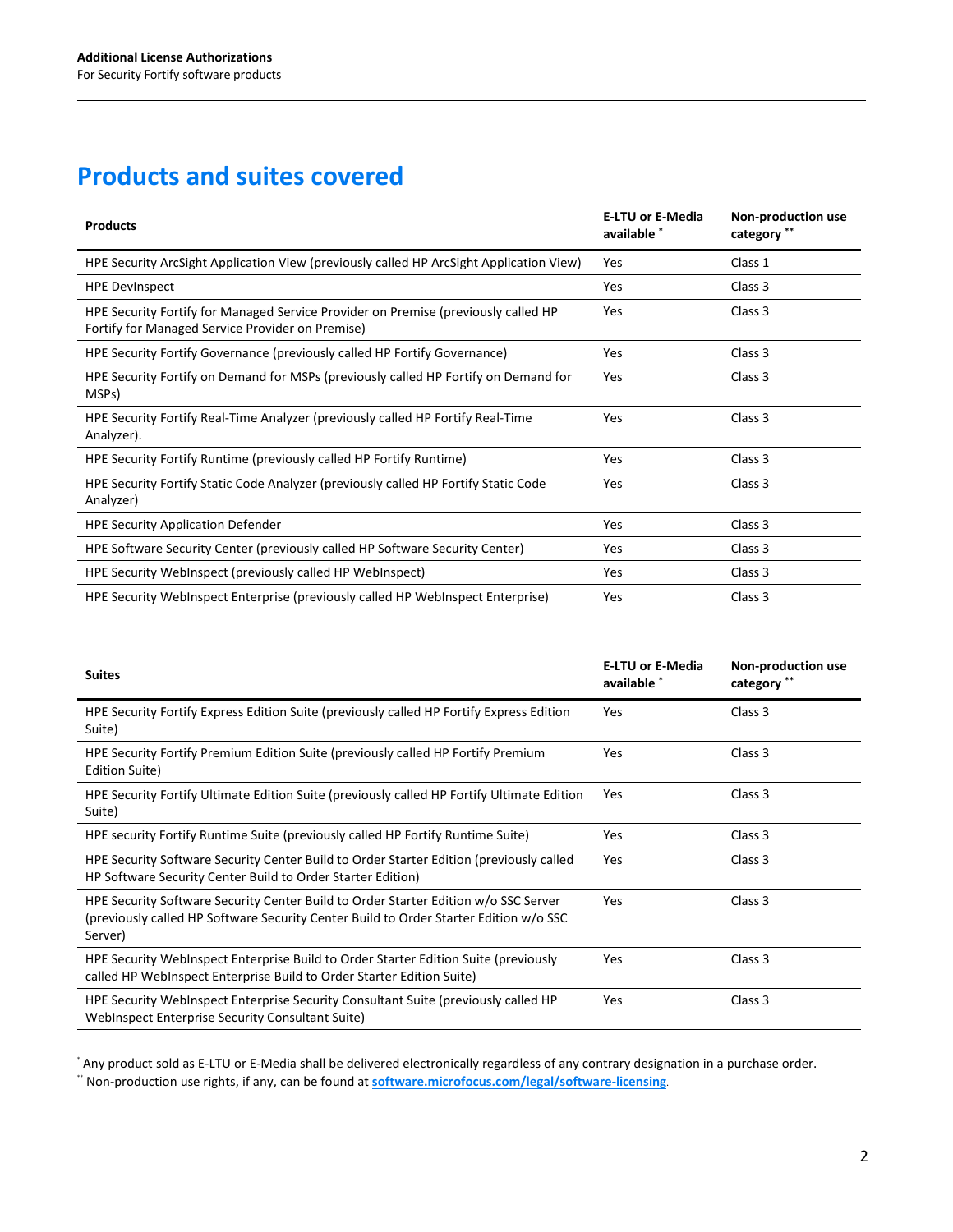# **Definitions**

Capitalized terms not otherwise defined in this ALA document are defined in the governing agreement.

| Term                                                                                           | <b>Definition</b>                                                                                                                                                                                                                                                                                                                                                                                                                                                                                                                              |
|------------------------------------------------------------------------------------------------|------------------------------------------------------------------------------------------------------------------------------------------------------------------------------------------------------------------------------------------------------------------------------------------------------------------------------------------------------------------------------------------------------------------------------------------------------------------------------------------------------------------------------------------------|
| Agent (HPE Security<br><b>Application Defender)</b>                                            | Means that portion of the software that manages and may be required for each physical server, virtual<br>server, application runtime or container.                                                                                                                                                                                                                                                                                                                                                                                             |
| <b>AMP Concurrent User</b>                                                                     | Means the software is licensed by the amount of active AMP Users that interact (directly or indirectly)<br>with software at any one point in time on one (1) OS Instance.                                                                                                                                                                                                                                                                                                                                                                      |
| <b>AMP User</b>                                                                                | Means a single individual who makes use of the software and/or the functionality provided by the<br>software either directly or indirectly through user interfaces, clients, 3rd party software, or Application<br>Programming Interfaces.                                                                                                                                                                                                                                                                                                     |
| <b>Application (HPE Security</b><br>Fortify Editions, HPE<br>Security Application<br>Defender) | Means a deployable unit of software code consisting of a collection of source code, byte code or object<br>code, or a running production Instance of that deployed unit of software code, that delivers some or all<br>of the functionality of a business application. If a component, subsystem, or interfaced system can be<br>removed from the deployable unit of software code and run separately to provide independent<br>functionality, that component, subsystem or interface is considered a separate and independent<br>Application. |
| <b>Application (HPE Security</b><br>WebInspect)                                                | See Target.                                                                                                                                                                                                                                                                                                                                                                                                                                                                                                                                    |
| Application Instance or<br>AppInstance                                                         | Means the installation and usage of an Instance of an Application on a Server or group of Servers.                                                                                                                                                                                                                                                                                                                                                                                                                                             |
| <b>Application Programmatic</b><br>Interface ("API")                                           | Means a set of access methods, through which the functionality provided by the application is made<br>available to other applications.                                                                                                                                                                                                                                                                                                                                                                                                         |
| <b>Authorized Machine</b>                                                                      | Means a named OS Instance licensed to run the software.                                                                                                                                                                                                                                                                                                                                                                                                                                                                                        |
| Base                                                                                           | Means an offering of HPE Security Fortify Governance with a minimum of 10 Projects.                                                                                                                                                                                                                                                                                                                                                                                                                                                            |
| Build to Order Plan or B2O                                                                     | Means a pricing plan under which Power Users and/or Regular Users use the software on Authorized<br>Machines for Projects.                                                                                                                                                                                                                                                                                                                                                                                                                     |
| <b>CBT Seat</b>                                                                                | Means a license for an individual to use a specific computer based training course.                                                                                                                                                                                                                                                                                                                                                                                                                                                            |
| Clients                                                                                        | Means any applications or systems which provide functionality separate from that of the software while<br>providing for the facility to connect to and interact with the software.                                                                                                                                                                                                                                                                                                                                                             |
| Cold Standby System                                                                            | Means a standby non-production system which is NOT up and running. If the production system breaks<br>down, or needs to be taken out of service, you are required to switch on and start the Cold Standby<br>System in order to take over for the production system.                                                                                                                                                                                                                                                                           |
| Concurrent Users or<br><b>CC Users</b>                                                         | Means the software is licensed by the amount of users that simultaneously use the software at any one<br>point in time. The software can be installed on any number of computers, provided that the actual usage<br>of the software does not exceed the number of licenses purchased.                                                                                                                                                                                                                                                          |
| Connection                                                                                     | Means an application actively communicating through an established and authenticated communication<br>session with the AMP Server.                                                                                                                                                                                                                                                                                                                                                                                                             |
| Curriculum                                                                                     | Means a combination of courses that may or may not be offered individually.                                                                                                                                                                                                                                                                                                                                                                                                                                                                    |
| Developer                                                                                      | Means an individual responsible for the design and development of the source code assessed by HPE<br>DevInspect.                                                                                                                                                                                                                                                                                                                                                                                                                               |
| Development and Test<br>Systems                                                                | Means a non-production system to be used for a) developing your add-on applications in order to access<br>the licensed software b) migration testing c) pre-production staging or d) version<br>upgrades/configurations and transition purposes.                                                                                                                                                                                                                                                                                               |
| Device or Dev                                                                                  | Means an addressable entity, physical or virtual, including but not limited to router, switch, bridge, hub,<br>server, PC, laptops, handheld device or printer that resides within the range defined for interrogation<br>and asset tracking.                                                                                                                                                                                                                                                                                                  |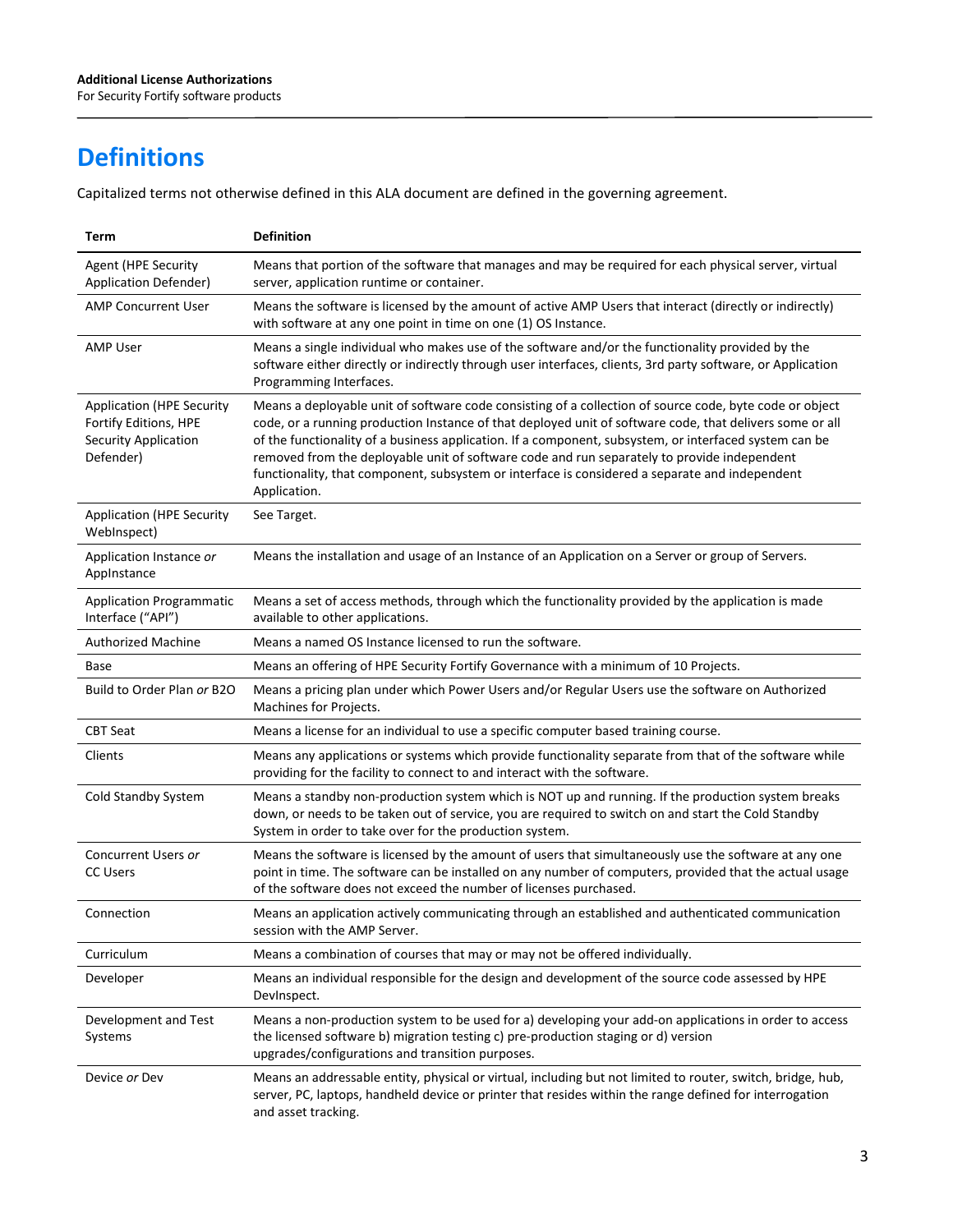$\overline{a}$ 

| Term                                               | <b>Definition</b>                                                                                                                                                                                                                                                                                                                                                                                                                                                                                                                                                                                             |
|----------------------------------------------------|---------------------------------------------------------------------------------------------------------------------------------------------------------------------------------------------------------------------------------------------------------------------------------------------------------------------------------------------------------------------------------------------------------------------------------------------------------------------------------------------------------------------------------------------------------------------------------------------------------------|
| Documentation                                      | Means any explanatory written or on-line material including, but not limited to, user guides, reference<br>manuals and HTML files.                                                                                                                                                                                                                                                                                                                                                                                                                                                                            |
| <b>Dynamic Engine</b>                              | Means a single installed OS Instance of a dynamic Application testing software used by HPE Security<br>WebInspect or HPE Security WebInspect Enterprise Sensor for Scanning Applications for security<br>vulnerabilities.                                                                                                                                                                                                                                                                                                                                                                                     |
| E-LTU and E-Media                                  | Means products which are electronically delivered only, and as such any reference to FOB Destination or<br>delivery methods that are stated on your purchase order other than electronic shall be null and void with<br>respect to these E-LTU or E-Media products.                                                                                                                                                                                                                                                                                                                                           |
| Enterprise or Ent                                  | Means a license which allows Unlimited CBT Seats within the legal entity.                                                                                                                                                                                                                                                                                                                                                                                                                                                                                                                                     |
| Fail or Failover                                   | Means a backup operation that automatically switches the functions of a primary system to a standby<br>server if the primary system fails or is temporarily taken out of service.                                                                                                                                                                                                                                                                                                                                                                                                                             |
| Flexible Deployment Plan<br>or Flex                | Means the licensing arrangement under which Customer knows how many developers contributed code<br>to the applications, and the software may be used to analyze/scan code written only by the Named<br>Contributing Developers.                                                                                                                                                                                                                                                                                                                                                                               |
| Foundation                                         | Means a single Instance of the core or primary components of a software application which enable its<br>basic functionality, and without which the additional modules available for the application are unable to<br>operate. Foundation software may be installed on one or multiple servers, depending on the specific<br>architecture required to enable the functioning of the single Instance.                                                                                                                                                                                                           |
| <b>Hot Standby System</b>                          | Means a non-production system which is up and running, ready to take over from the production system<br>if the production system breaks down or needs to be taken out of service.                                                                                                                                                                                                                                                                                                                                                                                                                             |
| Implementation                                     | Means an installation of the software on a single Server or installed on a cluster of Servers which work<br>together as a single installation of the software.                                                                                                                                                                                                                                                                                                                                                                                                                                                |
| Instance                                           | Means each implementation of the application                                                                                                                                                                                                                                                                                                                                                                                                                                                                                                                                                                  |
| Internal Use                                       | Means access and Use of the software for purposes of supporting your internal operations or functions.                                                                                                                                                                                                                                                                                                                                                                                                                                                                                                        |
| Lines of Code or LOC                               | Means the total number of lines of your software source code that are authorized to be scanned by an<br>Unlimited number of software developers on an Unlimited number of Authorized Machines using the<br>software.                                                                                                                                                                                                                                                                                                                                                                                          |
| Lines of Code Plan or LOC<br>Plan                  | Means the licensing arrangement that specifies the authorized Lines of Code.                                                                                                                                                                                                                                                                                                                                                                                                                                                                                                                                  |
| LTU                                                | Means License To Use.                                                                                                                                                                                                                                                                                                                                                                                                                                                                                                                                                                                         |
| Managed Service or MS                              | Means services provided by you using the eligible Micro Focus Products for managing or augmenting the<br>information technology functions of other companies for a fee, such as but not limited to, outsourcing,<br>hosting, Infrastructure- as-a-Service ("IaaS"), Platform-as-a-Service ("PaasS"), Software -as-a-Service<br>("SaaS"), or Business Process-as-a-Service ("BPaaS"), remote network management, security monitoring,<br>log management, patch management, remote data back-up, and application services such as load<br>testing, quality testing, regression testing, or performance testing. |
| Managed Service Provider<br>or MSP                 | Means you when acting as a third party service provider contracted by an end user (that is not your<br>Affiliate) to provide Managed Services to that end user.                                                                                                                                                                                                                                                                                                                                                                                                                                               |
| Named Contributing<br>Developer or NCD             | Means a named software developer authorized to contribute code to the projects to be scanned by the<br>licenses product.                                                                                                                                                                                                                                                                                                                                                                                                                                                                                      |
| Named User or Nmd User                             | Means a specific individual authorized by you to access the software regardless of whether they are<br>actively using the software.                                                                                                                                                                                                                                                                                                                                                                                                                                                                           |
| Non-Production or NP                               | Means internal use which is limited to Use on Development and Test Systems and Hot and/or Cold<br>Standby Systems. This NP license requires the previous purchase of the equivalent or greater production<br>licenses. Support for NP licenses is restricted to the period of and current status of the equivalent<br>production license.                                                                                                                                                                                                                                                                     |
| <b>Operating System</b><br>Instance or OS Instance | Means each implementation of the bootable program that can be installed onto a physical system or a<br>partition, such as system Virtual Machines, virtual environments, virtual private servers, containers,                                                                                                                                                                                                                                                                                                                                                                                                 |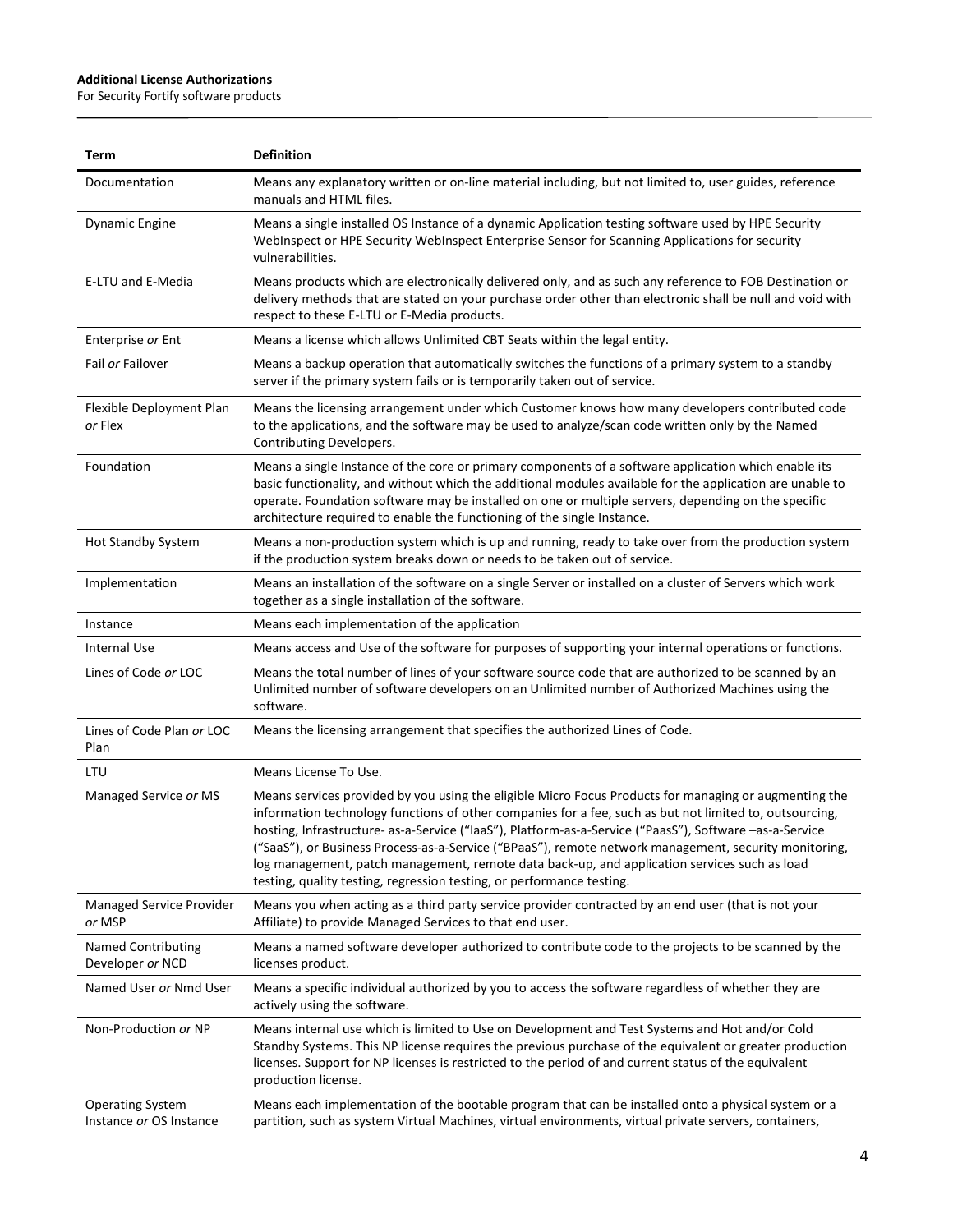$\overline{a}$ 

| Term                                          | <b>Definition</b>                                                                                                                                                                                                                                                                                                                                                                                                                                                                                                                                                                                                        |
|-----------------------------------------------|--------------------------------------------------------------------------------------------------------------------------------------------------------------------------------------------------------------------------------------------------------------------------------------------------------------------------------------------------------------------------------------------------------------------------------------------------------------------------------------------------------------------------------------------------------------------------------------------------------------------------|
|                                               | guests and zones, within the physical system. A physical system can contain multiple Operating System<br>Instances. A container means a system partition based on software rather than hardware. Guests means<br>a VM system running on a host system where the host runs its own complete OS Instance (as opposed to<br>a hypervisor), like VMware Workstation. Zone means Oracle/Sun Solaris specific nomenclature for a<br>software partition which can run a virtual OS instance including but not limited to Sparse, native, and<br>ipkg.                                                                           |
| <b>Professional Services</b><br>Engagement(s) | Means a contract between Security Consultant and a third party for the Security Consultant to perform a<br>Web Application Vulnerability Assessment of a defined web site or a Static Code Analysis on behalf of the<br>third party.                                                                                                                                                                                                                                                                                                                                                                                     |
| Project or Prj                                | Means a unique code base analyzed by HPE Security Fortify Static Code Analyzer or managed by HPE<br>Security Fortify Governance.                                                                                                                                                                                                                                                                                                                                                                                                                                                                                         |
| Power User                                    | Means authorized access to use HPE Security Fortify Software Security Center, HPE Security Fortify Static<br>Code Analyzer, IDE plug-in and Audit Workbench to run Scans on and view results for all Projects.                                                                                                                                                                                                                                                                                                                                                                                                           |
| <b>Regular User</b>                           | Means a Named User authorized to use HPE Security Fortify Software Security Center to view results for<br>only Projects that they have worked on. A HPE Security Fortify Static Code Analyzer Regular User license<br>is authorized to use IDE plug ins to run Scans and view results for only Projects that you have worked on.<br>A Software Security Center Regular User license (when purchased separately) includes a HPE Security<br>Fortify Static Code Analyzer Regular User License and therefore is authorized to use IDE plug ins to run<br>Scans and view results for only Projects that you have worked on. |
|                                               | A Software Security Center Build To Order WebInspect Enterprise Edition license includes a version of<br>Software Security Center Regular User that is not authorized to use IDE plug ins to run Scans and view<br>results for only Projects that you have worked on.                                                                                                                                                                                                                                                                                                                                                    |
| SaaS                                          | Means Software as a Service which is a service that allows access to the software, support and related<br>professional services, as described in an order document, datasheet or a Statement of Work (SOW).                                                                                                                                                                                                                                                                                                                                                                                                              |
| Scan                                          | Means the act of, through automated or manual means, examining computer software for security<br>vulnerabilities.                                                                                                                                                                                                                                                                                                                                                                                                                                                                                                        |
| <b>Scanning Machine</b>                       | Means the number of named physical machines that are running the software.                                                                                                                                                                                                                                                                                                                                                                                                                                                                                                                                               |
| <b>Scanning User</b>                          | Means a physical or Virtual Machine or a person authorized to run, configure, audit or submit Scans for<br>licensed Applications.                                                                                                                                                                                                                                                                                                                                                                                                                                                                                        |
| <b>Security Consultants</b>                   | Means you who enters into Professional Services Engagement contracts with 3rd parties as part of their<br>defined business offerings and as a material part of their day to day business.                                                                                                                                                                                                                                                                                                                                                                                                                                |
| Sensor                                        | Means Instances of the of the Micro Focus scanning technology that acts on behalf of and are controlled<br>by the AMP Base Server in order to provide application, system and networks scanning capabilities.                                                                                                                                                                                                                                                                                                                                                                                                            |
| Server or SVR                                 | Means any designated computer system in which an Instance or Instances of the software is installed.                                                                                                                                                                                                                                                                                                                                                                                                                                                                                                                     |
| Single Scan Overage or<br>SngScanOver         | Means an incremental single Scan that can be purchased for FOD for MSPs.                                                                                                                                                                                                                                                                                                                                                                                                                                                                                                                                                 |
| <b>Static Code Analysis</b>                   | Means analyzing software source code, bytecode, or object code to find security vulnerabilities.                                                                                                                                                                                                                                                                                                                                                                                                                                                                                                                         |
| <b>Static Engine</b>                          | Means a single installed OS Instance of a static Application testing software used by HPE Security Fortify<br>Static Code Analyzer for Scanning Applications for security vulnerabilities. Static application testing<br>software that is embedded in HPE Security Fortify Audit Workbench and IDE Plug-ins are not considered<br><b>Static Scanning Engines.</b>                                                                                                                                                                                                                                                        |
| Suite                                         | Means two or more software products combined into a single license offering or a single software<br>product which includes two or more licenses. The specific software products included in a Suite are<br>specified in the Software Specific License Terms below. Software products included in a Suite are<br>governed by the individual authorizations and use restrictions associated with each software product<br>except where specified in the specific Suite software specific license terms below.                                                                                                              |
| Target                                        | Means a unique logical computer system being scanned as part of a Web Application Vulnerability<br>Assessment. A unique Target has a single authentication management system (log-in page). Web<br>applications that expose services and end-points to support mobile applications are considered two                                                                                                                                                                                                                                                                                                                    |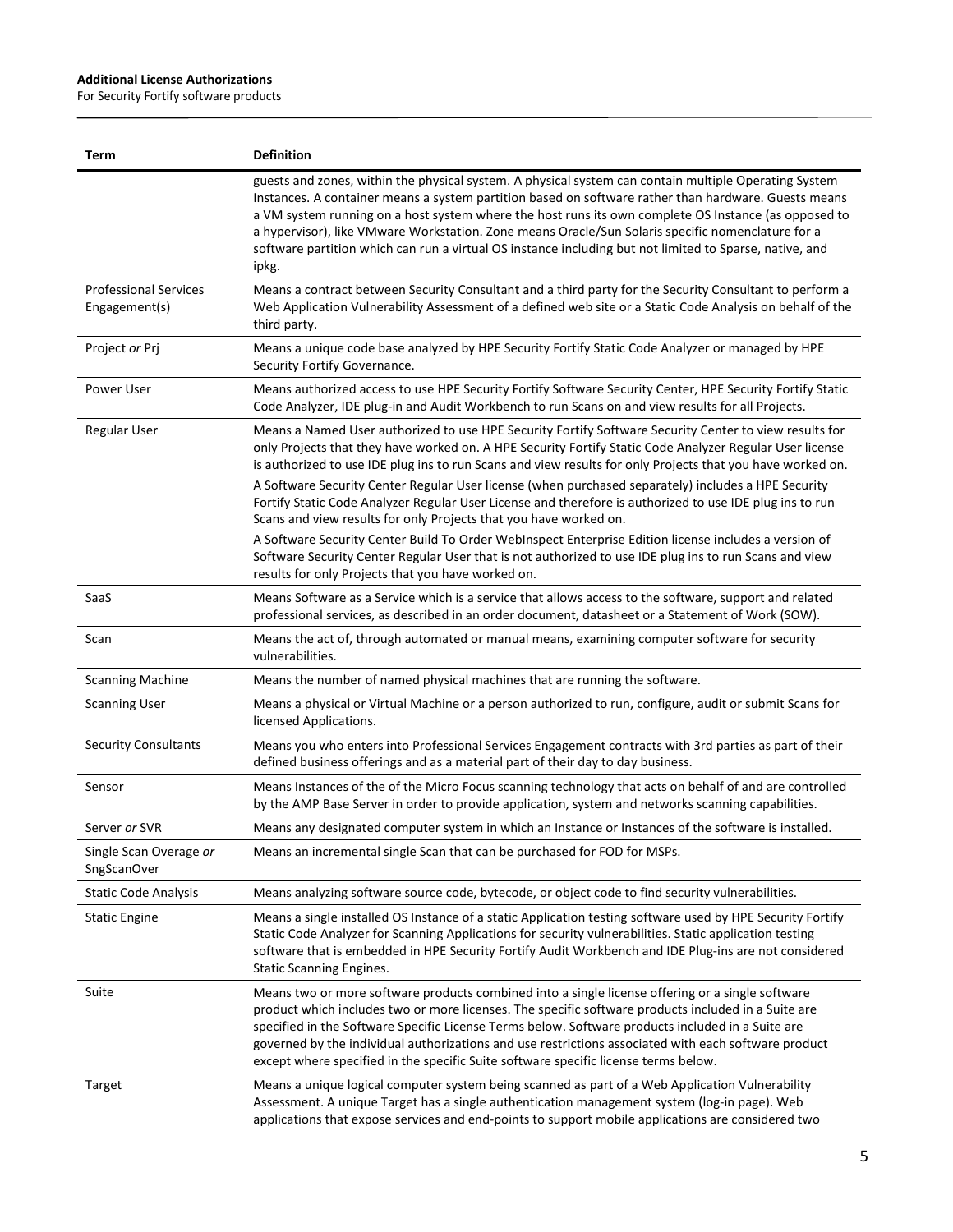For Security Fortify software products

| Term                                                                                                                | <b>Definition</b>                                                                                                                                                                                                                |
|---------------------------------------------------------------------------------------------------------------------|----------------------------------------------------------------------------------------------------------------------------------------------------------------------------------------------------------------------------------|
|                                                                                                                     | distinct Targets (Web and Mobile). A unique Target application is a fully qualified domain name (FQDN)<br>unless it is the same Target used for a staging or lab environment.                                                    |
| Term License to Use or<br>Term LTU                                                                                  | Means a software license to use (LTU) which indicates in its license description that the license is valid for<br>a specific period of time such as One Month (1M), One Year (1Y) etc. Term LTU's are not perpetual<br>licenses. |
| Unlimited or Unl                                                                                                    | Means without restriction in terms of number of systems, devices or media, depending on the context.                                                                                                                             |
| User                                                                                                                | Means a user whose use is restricted to the type of software that is being licensed.                                                                                                                                             |
| Virtual Machine(s) or<br>VM(s)                                                                                      | Means a computer that does not physically exist but is simulated by another computer.                                                                                                                                            |
| Web Application<br><b>Vulnerability Assessment</b><br>or Web Application<br><b>Vulnerability Assessment</b><br>Scan | Means the act of, through automated or manual means, examining web based or web delivered<br>computer software for security vulnerabilities.                                                                                     |

# **Software specific license terms**

Software products with software specific license terms are described below. Software products covered by this ALA document (as listed above) and not covered in this section do not have software specific license terms.

### **HPE Security ArcSight Application View (previously called HP ArcSight Application View)**

HPE Security ArcSight Application View is licensed by Application Instance for a single HPE ArcSight Enterprise Security Manager or an HPE ArcSight Express Implementation.

#### **HPE DevInspect**

HPE DevInspect assesses source code from within the developer's environment and is licensed per Developer. One license is required for every Developer authorized to use HPE DevInspect.

# **HPE Security Fortify for Managed Service Provider on Premise (previously called HP Fortify for Managed Service Provider on Premise)**

HPE Security Fortify for Managed Service Provider on Premise is licensed by Managed Service Provider for the eligible products and the number of Applications to be assessed. The license is limited to use by a Managed Service Provider who has signed an HPE Managed Service Provider Agreement and only for the purpose of providing Managed Services. HPE Security Fortify for Managed Service Provider on Premise cannot be used for internal use.

#### **HPE Security Fortify Governance (previously called HP Fortify Governance)**

**HPE Security Fortify Governance Base:** Includes a license for ten (10) Projects. The HPE Security Fortify Governance User license is required for each User authorized to customize process templates for use with HPE Security Fortify Software Security Center.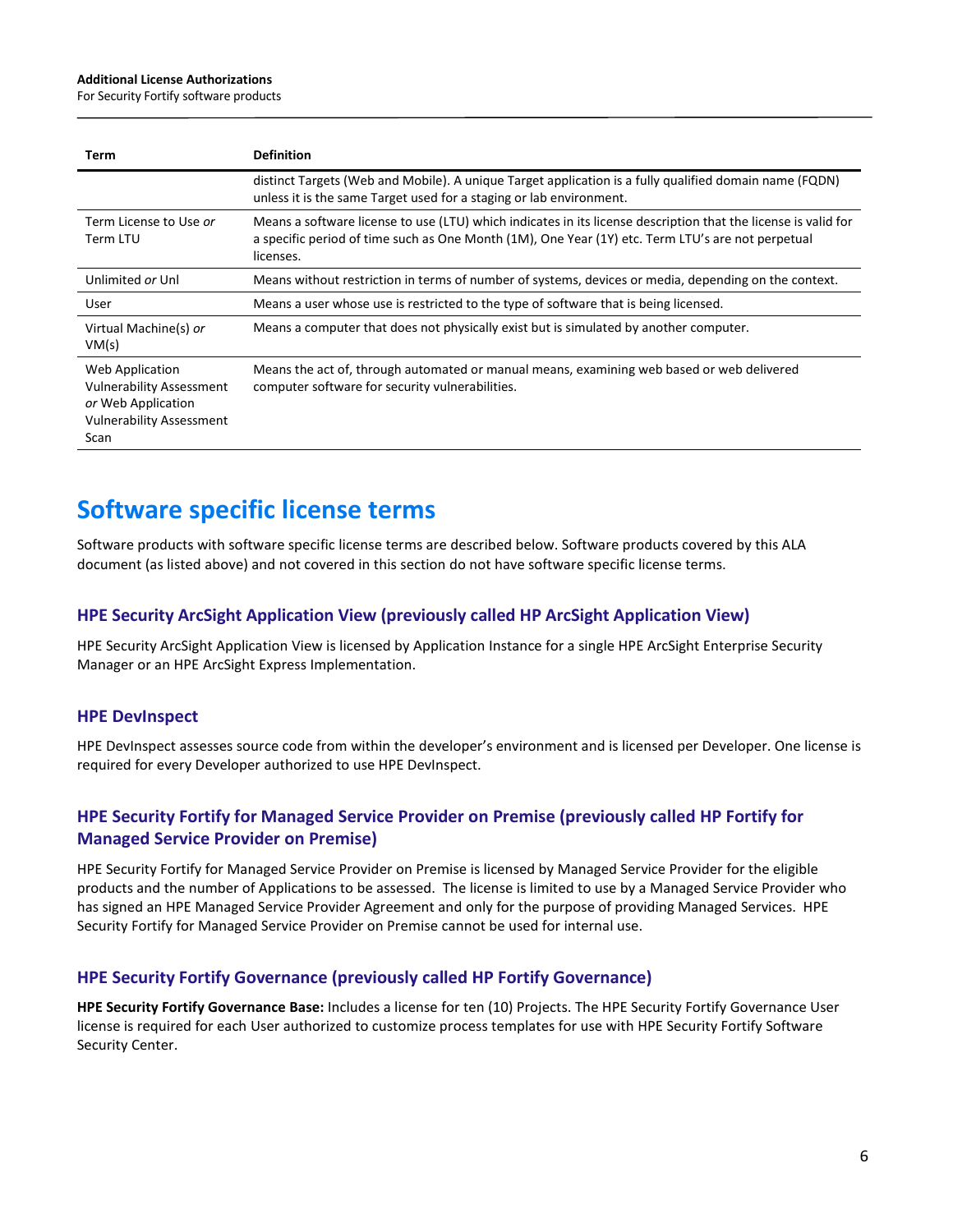# **HPE Security Fortify on Demand for MSPs (previously called HP Fortify on Demand for MSPs)**

HPE Security Fortify on Demand for MSPs is licensed by Managed Service and by number of Scans and is limited to use by a Managed Service Provider who has signed an HPE Managed Service Provider Agreement and only for the purpose of providing Managed Services. HPE Security Fortify on Demand for MSPs cannot be used for internal use.

# **HPE Security Fortify Real-Time Analyzer (previously called HP Fortify Real-Time Analyzer)**

HPE Security Fortify Real-Time Analyzer (RTA) requires one RTA Server license for each physical Server running one or more protected applications in a production environment. One RTA User license is required for each User authorized to configure and administer RTA on the licensed RTA Servers.

# **HPE Security Fortify Runtime (previously called HP Fortify Runtime)**

HPE Security Fortify Runtime requires one HPE Security Fortify Runtime Platform Server license and either one HPE Security Fortify Runtime Application Protection Server or one HPE Security Fortify Runtime Application Logging Server license for each physical Server. HPE Security Fortify Runtime Platform Server, HPE Security Fortify Runtime Application Protection Server and HPE Security Fortify Application Logging Server are licensed per single Server. One HPE Security Fortify Runtime User license is required for each User authorized to configure and administer HPE Security Fortify Runtime on the licensed Servers.

# **HPE Security Fortify Static Code Analyzer (previously called HP Fortify Static Code Analyzer)**

HPE Security Fortify Static Code Analyzer (SCA) Scans a code base, produces results, and stores those results in a Fortify Project Report (FPR) file. A Project is a unique code base, upon which you choose to perform a Scan using HPE Security Fortify SCA and generate an FPR file. Every unique code base that is Scanned is considered to be a Project. A separate license for each Project is required. Project licenses cannot be reused or reassigned. The definition of a Project is independent of how the operator chooses to initiate a HPE Security Fortify SCA Scan: from Fortify SCA Audit Workbench, IDE Plug-In or part of a build process.

**HPE Security Fortify Static Code Analyzer Build to Order Starter Edition:** Includes a license for one (1) Software Security Center, one (1) Scanning Machine, one (1) Power User, and thirty (30) Projects.

**HPE Security Fortify Static Code Analyzer Build to Order Starter Edition without Software Security Center:** Includes a license for one (1) Scanning Machine, one (1) Power User, and thirty (30) Projects.

**HPE Security Fortify Static Code Analyzer Flexible Deployment Plan:** Includes unlimited usage of HPE Security Fortify Software Security Center, HPE Security Fortify Static Code Analyzer, Audit Workbench and IDE plug-ins to scan code written by Named Contributing Developer licenses. This licensing arrangement is based solely on the number of Named Contributing Developers that are authorized to contribute code to the projects to be scanned by HPE Security Fortify Static Code Analyzer. It is not based on the number of people using the software. A Named Contributing Developer license is required for the maximum number of software developers that contributes to the code base of a Project at any given time; therefore, a Named Contributing Developer license reflects a maximum capacity of developers contributing code to the Projects and is not assigned to a specific named developer. Developers may transfer in and out of the Project without impacting the licenses as long as the maximum number of contributing developers does not exceed the number of Named Contributing Developer licenses. Code contributed by developers not included in the licensed number of Named Contributing Developers is not authorized to be scanned by the software.

**HPE Security Fortify Static Code Analyzer Lines of Code Plan:** Includes Unlimited usage of HPE Security Fortify Software Security Center, HPE Security Fortify Static Code Analyzer, Audit Workbench and IDE plug-ins to Scan code licensed under the plan. The number of Lines of Code authorized under this plan is based on the aggregate number of lines of software source code before compilation in all Projects to be Scanned. The Lines of Code should be counted by an industry standard method for counting Lines of Code.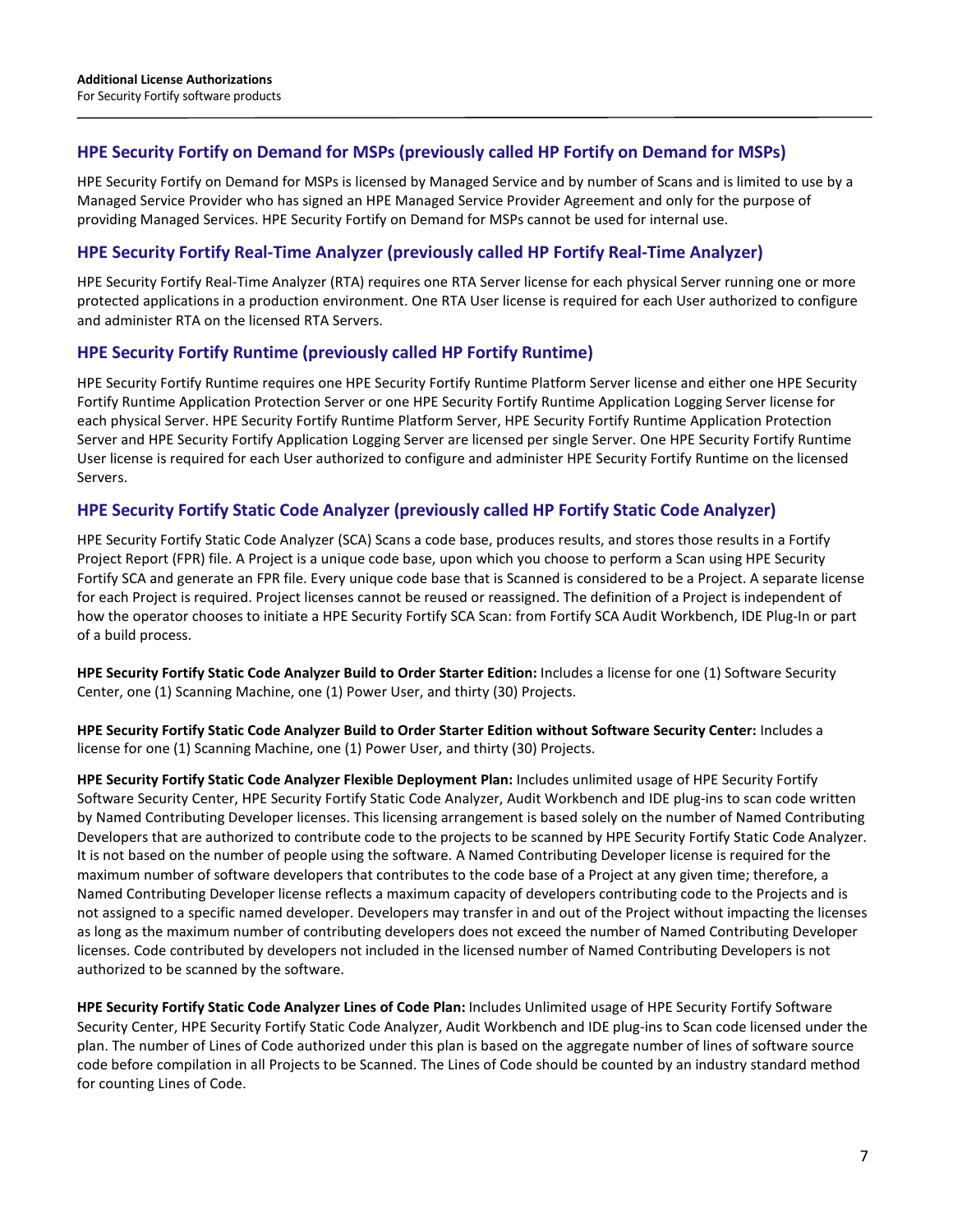**HPE Security Fortify Software Security Center Server:** Every individual authorized by you to use the HPE Security Fortify Software Security Center Server for any purpose must be a licensed User through one of the following license plans: Build to Order, Flexible Deployment or Lines of Code. In the Build to Order plan, either a Regular User or a Power User license is required for any individual that uses the Server for any purpose, including but not limited to viewing results and reports, managing Projects, Scanning Projects, managing Users, or accessing the collaboration module. In the Flexible Deployment or Lines of Code plans, any individual authorized by you is able to use the HPE Security Fortify Software Security Center server, but only for licensed Projects. HPE Security WebInspect Enterprise, HPE Security Fortify Governance Projects and HPE Security Fortify Governance Users authorized to customize process templates are licensed separately and are not included by default in any of these license plans.

#### **HPE Security Fortify Edition Suite Add-ons (previously called HP Fortify Edition Suite Add-ons)**

**HPE Security Fortify Add-on Applications with Dynamic Engine** are licensed by Application and Dynamic Engine (prior to May 1, 2015).

**HPE Security Fortify Add-on Applications with Static Engine** are licensed by Application and Static Engine (prior to May 1, 2015).

**HPE Security Fortify Add-on Application Packs** are licensed by Application.

**HPE Security Fortify Add-on Dynamic Engine** is licensed by Dynamic Engine (prior to May 1, 2015).

**HPE Security Fortify Add-on Static Engine** is licensed by Static Engine (prior to May 1, 2015).

All the HPE Security Fortify Add-ons referenced above require a license for one of the HPE Security Fortify Edition Suites.

#### **HPE Security Application Defender**

HPE Security Application Defender is a service that monitors and protects customer's Applications. The on-premise solution consists of two independently licensed components, the Application Defender Server is licensed per Implementation and the Application Defender Agents are licensed per Application Instance. A working solution requires at least one Application Defender Server and one or more Application Defender Agents.

#### **HPE Security WebInspect (previously called)**

**HPE Security WebInspect Named User License:** WebInspect Named User License is for use on one (1) OS Instance. There are no limits on the number of Scans performed or the number of Targets scanned.

**HPE Security WebInspect Concurrent User License:** WebInspect Concurrent Users License is required for each of the end users of the Clients who concurrently access the software functionality. WebInspect Concurrent Users require the License and Infrastructure Manager Server. WebInspect Concurrent User licenses may be purchased individually and added to new or to existing AMP Base Servers. There are no limits on the number of Scans performed or the number of Targets scanned. WebInspect Concurrent User Licenses require a licensed, installed and active Instance of a Micro Focus License and Infrastructure Manager. Available AMP Concurrent User License required when connecting to the AMP Base Server.

**HPE Security WebInspect Single Scan Target License:** WebInspect Single Scan Target License performs unlimited web application vulnerability Scans on a single IP address. This license is further restricted to installation on not more than five (5) logical computer systems. Available AMP Concurrent User License required when connecting to the AMP Base Server. You may request two (2) changes to the IP address in a 12 month period. Micro Focus maintains the right to refuse the change in cases where the change of IP address is outside of normal IT operations.

**HPE Security WebInspect Security Consultant Term License:** The WebInspect Term Licenses are limited to: 1) use by Security Consultants and only for the purpose of performing Web Application Vulnerability Assessments during the course of a Professional Services Engagement and 2) a single Web Application Vulnerability Assessment in the case of the one (1) month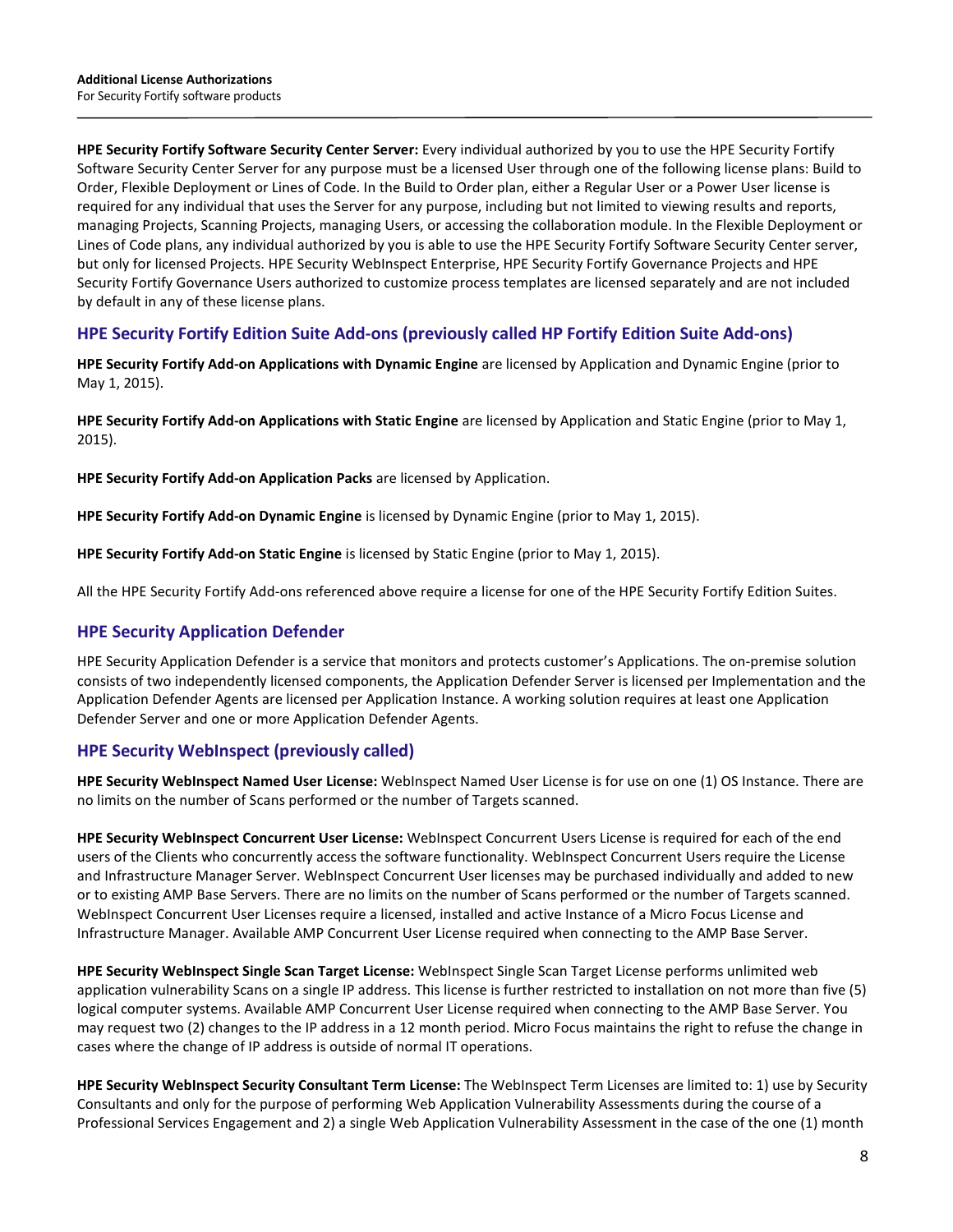License, or a series of single Web Application Vulnerability Assessments in the case of a one (1) year License. WebInspect Term LTU is restricted to one (1) Named User for use on (1) OS Instance for a limited time period. License includes the ability to Scan premium languages.

**HPE Security WebInspect Flexible Deployment Plan License:** The WebInspect Flexible Deployment Plan License enables unlimited Web Application Vulnerability Assessment Scans for a single Target. This license allows an unlimited number of logical computer systems.

#### **HPE Security WebInspect Enterprise (previously called HP WebInspect Enterprise)**

HPE Security WebInspect Enterprise license entitles User to install one Instance of the HPE Security WebInspect Enterprise software. Every individual authorized by you to use the HPE Security WebInspect Enterprise software for configuring, managing, executing, auditing, reviewing or reporting on Scans must be a licensed User of HPE Security Fortify Software Security Center Server. Users that only login to request Scans do not require a User license.

**HPE Security WebInspect Enterprise Security Consultant Suite:** The WebInspect Enterprise for Security Consultant Suite Term License is limited to: 1) use by Security Consultants and only for the purpose of performing Web Application Vulnerability Assessments during the course of a Professional Services Engagement and 2) a series of single Web Application Vulnerability Assessments in the case of a one (1) year License.

| <b>Suite</b>                                                          | <b>Offering includes</b>                                                                                                                                                                                                                                                                                                                                                                                                                                                                                                           | <b>Additional terms (if any)</b>                                                                                                                                                                                                                                                                                                                                                                                                                                                                                                                                                                                                           |
|-----------------------------------------------------------------------|------------------------------------------------------------------------------------------------------------------------------------------------------------------------------------------------------------------------------------------------------------------------------------------------------------------------------------------------------------------------------------------------------------------------------------------------------------------------------------------------------------------------------------|--------------------------------------------------------------------------------------------------------------------------------------------------------------------------------------------------------------------------------------------------------------------------------------------------------------------------------------------------------------------------------------------------------------------------------------------------------------------------------------------------------------------------------------------------------------------------------------------------------------------------------------------|
| <b>HPE Security</b><br><b>Fortify Express</b><br><b>Edition Suite</b> | Suites sold until April 30, 2015:<br>■ 10 Applications<br>" 1 HPE Security WebInspect Dynamic Engine<br>Suites sold as of May 1, 2015:<br>■ 10 Applications<br>■ 1 HPE Security WebInspect Named User                                                                                                                                                                                                                                                                                                                              | Suite includes HPE Security WebInspect to<br>٠<br>dynamically scan up to 10 Applications by one<br>Named User.                                                                                                                                                                                                                                                                                                                                                                                                                                                                                                                             |
| <b>HPE Security</b><br><b>Fortify Premium</b><br><b>Edition Suite</b> | Suites sold until April 30, 2015:<br>■ 10 Applications<br>" 1 HPE Security Fortify Static Code Analyzer Static Engine<br>• Secure Coding Plug-ins<br>■ Audit Workbench<br><b>HPE Security Software Security Center</b><br>Premium Languages<br>٠<br>Suites sold as of May 1, 2015:<br>■ 10 Applications<br>• 5 HPE Security Fortify Scanning Users<br>■ HPE Security Fortify Static Code Analyzer Static Engine<br>• Secure Coding Plug-ins<br>■ Audit Workbench<br>" HPE Security Software Security Center<br>• Premium Languages | Scan code and audit Scan data by individuals<br>authorized as Scanning Users on licensed<br>Applications which are licensed by the number of<br>Scanning Users and Applications to be scanned by<br>HPE Security Fortify Static Code Analyzer.<br>A Scanning User license is required for each physical<br>٠<br>or Virtual Machine or a person authorized to run,<br>configure, submit or audit Scans for licensed<br>Applications.<br>• The maximum number of Scanning Users may not<br>exceed the number of Scanning User licenses.<br>Use of software products and tools by individuals<br>not authorized as Scanning Users on licensed |

# **HPE Security Fortify Suite offerings**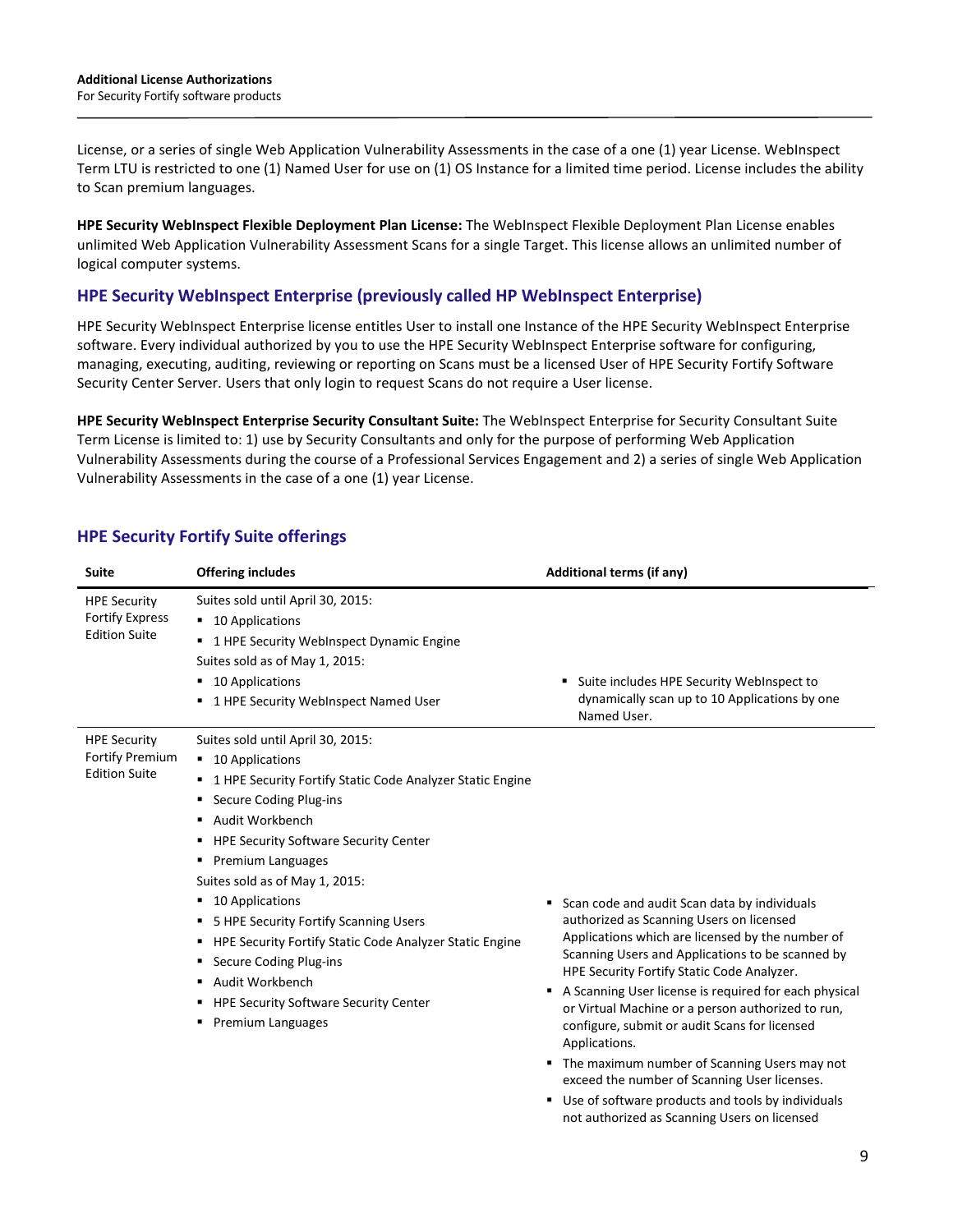$\overline{a}$ 

| Suite                                                                                                 | <b>Offering includes</b>                                                                                                                                                                                                                                                                                                                                                                                                                                                                                                                                                                                                                                                                                                                                                                                                                                               | <b>Additional terms (if any)</b>                                                                                                                                                                                                                                                                                                                                                                                                                                                                                                                                                                                                                                                                                                                                                                                                                     |
|-------------------------------------------------------------------------------------------------------|------------------------------------------------------------------------------------------------------------------------------------------------------------------------------------------------------------------------------------------------------------------------------------------------------------------------------------------------------------------------------------------------------------------------------------------------------------------------------------------------------------------------------------------------------------------------------------------------------------------------------------------------------------------------------------------------------------------------------------------------------------------------------------------------------------------------------------------------------------------------|------------------------------------------------------------------------------------------------------------------------------------------------------------------------------------------------------------------------------------------------------------------------------------------------------------------------------------------------------------------------------------------------------------------------------------------------------------------------------------------------------------------------------------------------------------------------------------------------------------------------------------------------------------------------------------------------------------------------------------------------------------------------------------------------------------------------------------------------------|
|                                                                                                       |                                                                                                                                                                                                                                                                                                                                                                                                                                                                                                                                                                                                                                                                                                                                                                                                                                                                        | Applications is restricted to viewing Scan data in<br>Software Security Center.                                                                                                                                                                                                                                                                                                                                                                                                                                                                                                                                                                                                                                                                                                                                                                      |
| <b>HPE Security</b><br>Fortify Ultimate<br><b>Edition Suite</b>                                       | Suites sold until April 30, 2015:<br>■ 20 Applications<br>1 HPE Security WebInspect Dynamic Engine<br>٠<br>1 HPE Security Fortify Static Code Analyzer Static<br>٠<br>Engine<br>Secure Coding Plug-ins<br>٠<br>Audit Workbench<br>٠<br>Premium Languages<br>٠<br><b>HPE Security Software Security Center</b><br>٠<br><b>HPE Security WebInspect Enterprise</b><br>٠<br>" HPE Security Fortify Governance<br>Suites sold as of May 1, 2015:<br>10 Applications<br>٠<br><b>Unlimited Dynamic Applications</b><br>٠<br>5 HPE Security Fortify Scanning Users<br>٠<br>HPE Security Fortify Static Code Analyzer Static Engine<br>٠<br>Secure Coding Plug-ins<br>٠<br>Audit Workbench<br>٠<br>Premium Languages<br>٠<br><b>HPE Security Software Security Center</b><br>٠<br><b>HPE Security WebInspect Enterprise</b><br>٠<br><b>HPE Security Fortify Governance</b><br>п | Scan code and audit Scan data by individuals<br>authorized as Scanning Users on licensed<br>Applications which are licensed by the number of<br>Scanning Users and Applications to be scanned by<br>HPE Security Fortify Static Code Analyzer.<br>A Scanning User license is required for each physical<br>or Virtual Machine or a person authorized to run,<br>configure, submit or audit Scans for licensed<br>Applications.<br>• The maximum number of Scanning Users may not<br>exceed the number of Scanning User licenses.<br>■ Use of software products and tools by individuals<br>not authorized as Scanning Users on licensed<br>Applications is restricted to viewing Scan data in<br>Software Security Center.<br>• HPE Security WebInspect Enterprise is licensed by<br>the number of Sensors which perform Unlimited<br>dynamic Scans. |
| <b>HPE Security</b><br><b>Fortify Runtime</b><br>Suite                                                | " 1 HPE Security Fortify Runtime Platform Server<br>■ 1 HPE Security Fortify Runtime Application Protection<br>Server<br>" 1 HPE Security Fortify Runtime Application Logging<br>Server<br>1 HPE Security Fortify Runtime User<br>٠                                                                                                                                                                                                                                                                                                                                                                                                                                                                                                                                                                                                                                    |                                                                                                                                                                                                                                                                                                                                                                                                                                                                                                                                                                                                                                                                                                                                                                                                                                                      |
| <b>HPE Security</b><br>Software<br><b>Security Center</b><br><b>Starter Edition</b>                   | " 1 HPE Security Software Security Center Build to Order<br>Server<br>" 1 HPE Security Software Security Center Build to Order<br>Power User<br>1 HPE Security Fortify Static Code Analyzer Scanning<br>Machine<br>• 30 HPE Security Fortify Static Code Analyzer Projects                                                                                                                                                                                                                                                                                                                                                                                                                                                                                                                                                                                             |                                                                                                                                                                                                                                                                                                                                                                                                                                                                                                                                                                                                                                                                                                                                                                                                                                                      |
| <b>HPE Security</b><br>Software<br><b>Security Center</b><br><b>Starter Edition</b><br>w/o SSC Server | " 1 HPE Security Software Security Center Build to Order<br>Power User<br>1 HPE Security Fortify Static Code Analyzer Scanning<br>٠<br>Machine<br>30 HPE Security Fortify Static Code Analyzer Projects<br>٠                                                                                                                                                                                                                                                                                                                                                                                                                                                                                                                                                                                                                                                           |                                                                                                                                                                                                                                                                                                                                                                                                                                                                                                                                                                                                                                                                                                                                                                                                                                                      |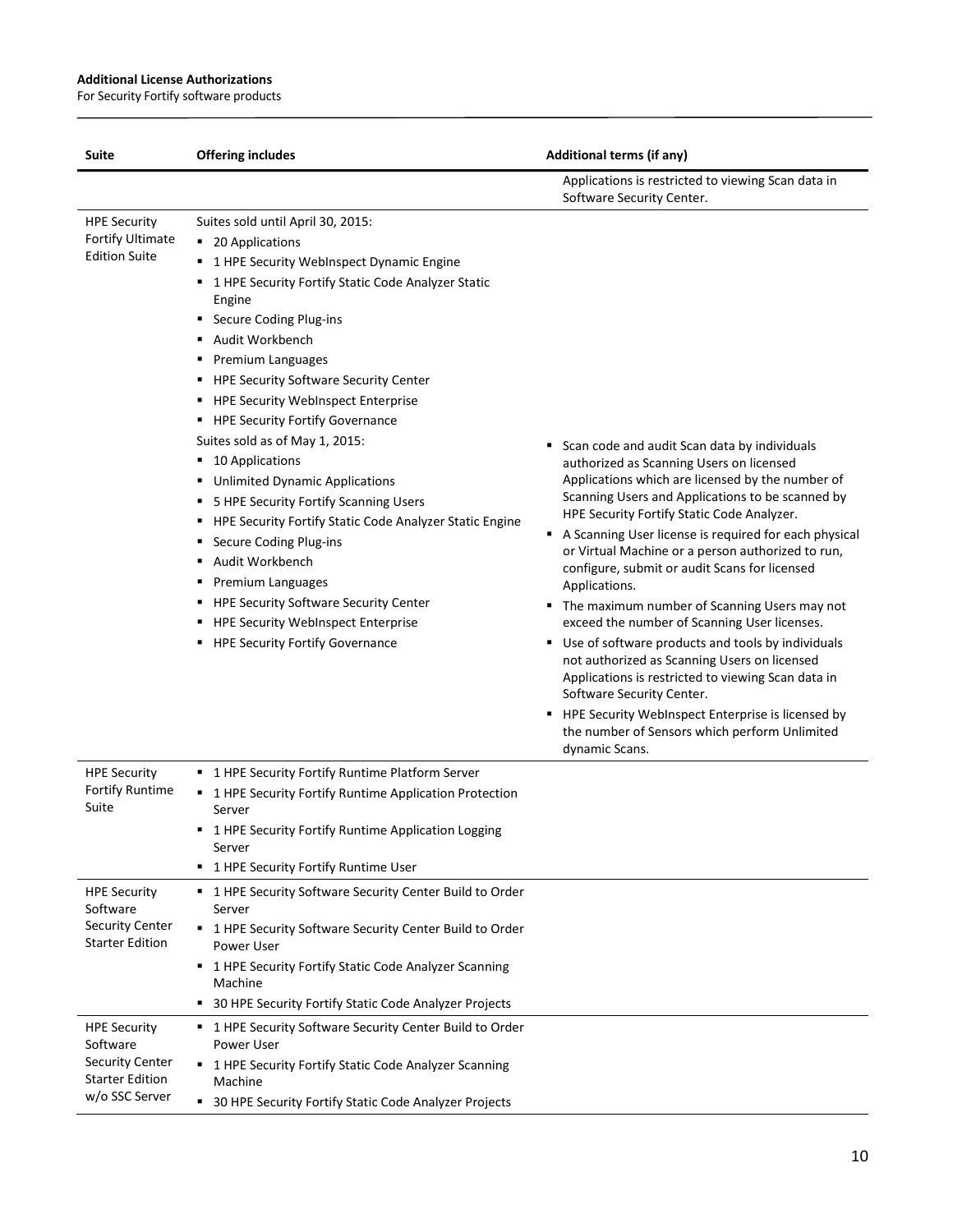$\overline{a}$ 

For Security Fortify software products

| <b>Suite</b>                                                                                      | <b>Offering includes</b>                                                                                                                                                                                                                                                                                                                                                                                               | Additional terms (if any) |
|---------------------------------------------------------------------------------------------------|------------------------------------------------------------------------------------------------------------------------------------------------------------------------------------------------------------------------------------------------------------------------------------------------------------------------------------------------------------------------------------------------------------------------|---------------------------|
| <b>HPE Security</b><br>WebInspect<br>Enterprise Build<br>to Order Starter<br><b>Edition Suite</b> | ■ 1 HPE Security Software Security Center Build to Order<br>Server<br>1 HPE Security WebInspect Enterprise Build to Order OS<br>$\blacksquare$<br>Instance<br>1 HPE Security WebInspect Enterprise Sensor<br>٠<br>1 HPE Security WebInspect Named User<br>٠<br>5 HPE Security Software Security Center Build to Order<br>٠<br><b>Regular Users</b>                                                                     |                           |
| <b>HPE Security</b><br>WebInspect<br>Enterprise<br>Security<br><b>Consultant Suite</b>            | ■ 1 HPE Security Software Security Center Server<br>Instance<br>1 HPE Security WebInspect Enterprise Server Instance<br>л.<br>1 HPE Security WebInspect Enterprise Sensor<br>٠<br>1 HPE Security WebInspect Security Consultant Named<br>٠<br>User (Desktop but can push to Software Security<br>Center)<br>• 5 HPE Security Software Security Center Regular Users<br><b>Unlimited Scans</b><br>٠<br>30 Projects<br>٠ |                           |

# **Additional license terms**

#### **Term**

| Α.           | Software contains software and associated specifications licensed from third parties that are confidential to, and trade<br>secrets of, such parties. You will not take any action other than to Use it as authorized under the agreement as part of the<br>software products and will not disclose it to third parties.                                                                                                                                              |
|--------------|-----------------------------------------------------------------------------------------------------------------------------------------------------------------------------------------------------------------------------------------------------------------------------------------------------------------------------------------------------------------------------------------------------------------------------------------------------------------------|
| <b>B.</b>    | You shall install and use the software as authorized in the applicable agreement only as a complete product and may not use<br>portions of such software on a standalone basis separate from the complete software unless expressly authorized in the<br>Supporting Material, specifications or an applicable agreement.                                                                                                                                              |
| $\mathsf{C}$ | The software is restricted to use solely for the purpose of scanning software for security vulnerabilities that is (i) owned by<br>you; (ii) for which you have a valid license to use; or (iii) with the explicit consent of the owner of the to be scanned and may<br>not be used for any other purpose.                                                                                                                                                            |
| D.           | You shall not install or use the software on any third party or shared (hosted) server without explicit consent from the third<br>party.                                                                                                                                                                                                                                                                                                                              |
| Ε.           | To the extent this restriction is not prohibited under applicable law, you shall not disclose to any third party the results of (i)<br>any performance benchmarks you run on software products themselves, or any portion thereof, or (ii) specific detailed<br>comparisons you make between software products, or any portion thereof, and any of your or third-party products, in each<br>case under (i) and (ii) without the prior written consent of Micro Focus. |
| F.           | LICENSEE ACKNOWLEDGES THAT SOME OF THE SOFTWARE IS DESIGNED TO TEST THE SECURITY OF COMPUTER SOFTWARE<br>AND WHEN FUNCTIONING PROPERLY IN ACCORDANCE WITH ITS SPECIFICATIONS MAY NEVERTHELESS DISCLOSE OR CREATE<br>PROBLEMS IN THE OPERATION OF THE SYSTEMS TESTED. LICENSEE ACCEPTS THIS RISK AND ASSUMES FULL RESPONSIBILITY<br>FOR ANY SUCH PROBLEMS THAT MIGHT RESULT.                                                                                           |